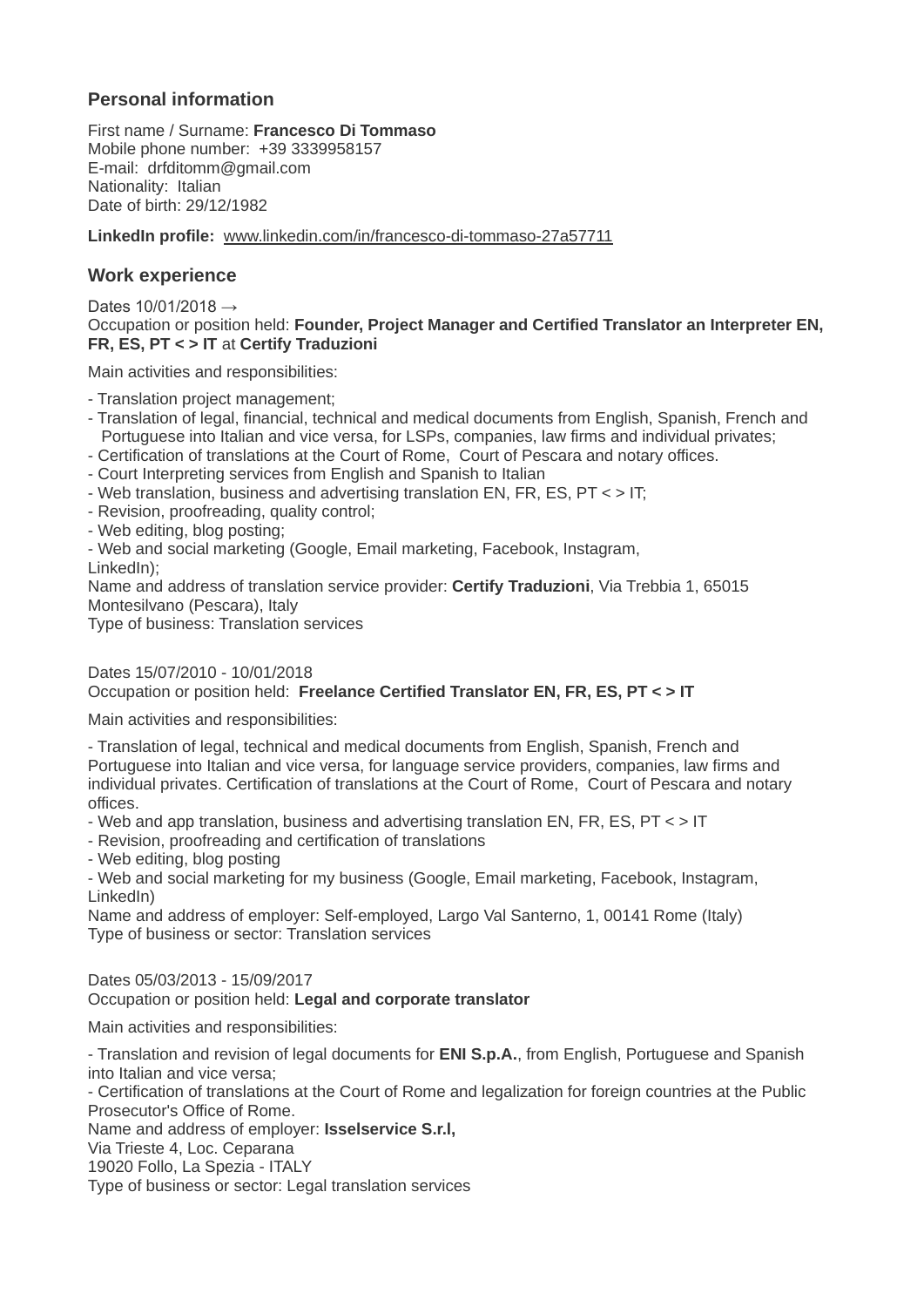Dates 10/05/2013 - 10/09/2015 Occupation or position held: **Legal translator from Portuguese to Italian – collaboration**

Main activities and responsibilities: Translation and certification of public records and legal documents from Portuguese to Italian Name and address of employer: **Cidadão Europeu,** Via Emilio Borsa, 10 20900 Monza – MB

Type of business or sector: Legal translation services

Dates 24/10/2014 - 24/11/2014 Occupation or position held: **Translator of corporate documents – collaboration**

Main activities and responsibilities: Translation of life insurance policies, general conditions of contract, medical records and information documents from English and French to Italian and from Italian into English;

Name and address of employer **NN Group Luxembourg** (ex ING Life) 3 rue Jean Piret, L-2350 Luxembourg Type of business or sector: Legal and medical translation services

Dates 10/10/2010 - 15/01/2014 Occupation or position held: **Certified Translator**

Main activities and responsibilities: translation of legal, business, medical and technical documents from English, Spanish and French to Italian. Certification of translations at the Ordinary Court of Rome. Name and address of employer: **Trinity School, Accademia Linguistica** Via dei Mille, 35, 00185 Rome (Italy) Type of business or sector: Translation

Dates 05/12/2011 - 05/06/2012 Occupation or position held: **Internship at ASI - Italian Space Agency**

Main activities and responsibilities:

- Reviewing of Internal Regulations of the Agency (Administration Regulation, HR Regulation and Accounting and Finance Regulation);

- Editing of the minutes of the Board of Directors; legal research relating to corporate relationships between ASI and its subsidiaries; linguistic consulting for correspondence with foreign companies; - Editing reports relating to decisions taken by the Board of Directors.

Name and address of employer: **ASI - Agenzia Spaziale Italiana. (Italian Space Agency)**

Viale di Villa Grazioli, 23, 00198 Rome (Italy) Type of business or sector: Administrative and support service activities - corporate legal issues

Dates 04/05/2011 - 10/09/2011

Occupation or position held: **Freelance Italian language teacher**

Main activities and responsibilities:Teaching Italian to English speakers (listening, reading, speaking, writing and grammar)

Type of business or sector: Teaching

Dates 08/03/2010 - 08/06/2010

Occupation or position held: **Internship at the Italian Ministry of Foreign Affairs** Main activities and responsibilities: Receiving, analysing and filing diplomatic messages sent by Italian embassies. Updating files on political and economic relationships between Italy and U.S.A, Canada and other countries related to them (European Union, Middle East countries, etc.).

Name and address of employer. **Italian Ministry of Foreign Affairs**

Piazzale della Farnesina, 1, 00135 Rome (Italy)

Type of business or sector: Administrative and support service activities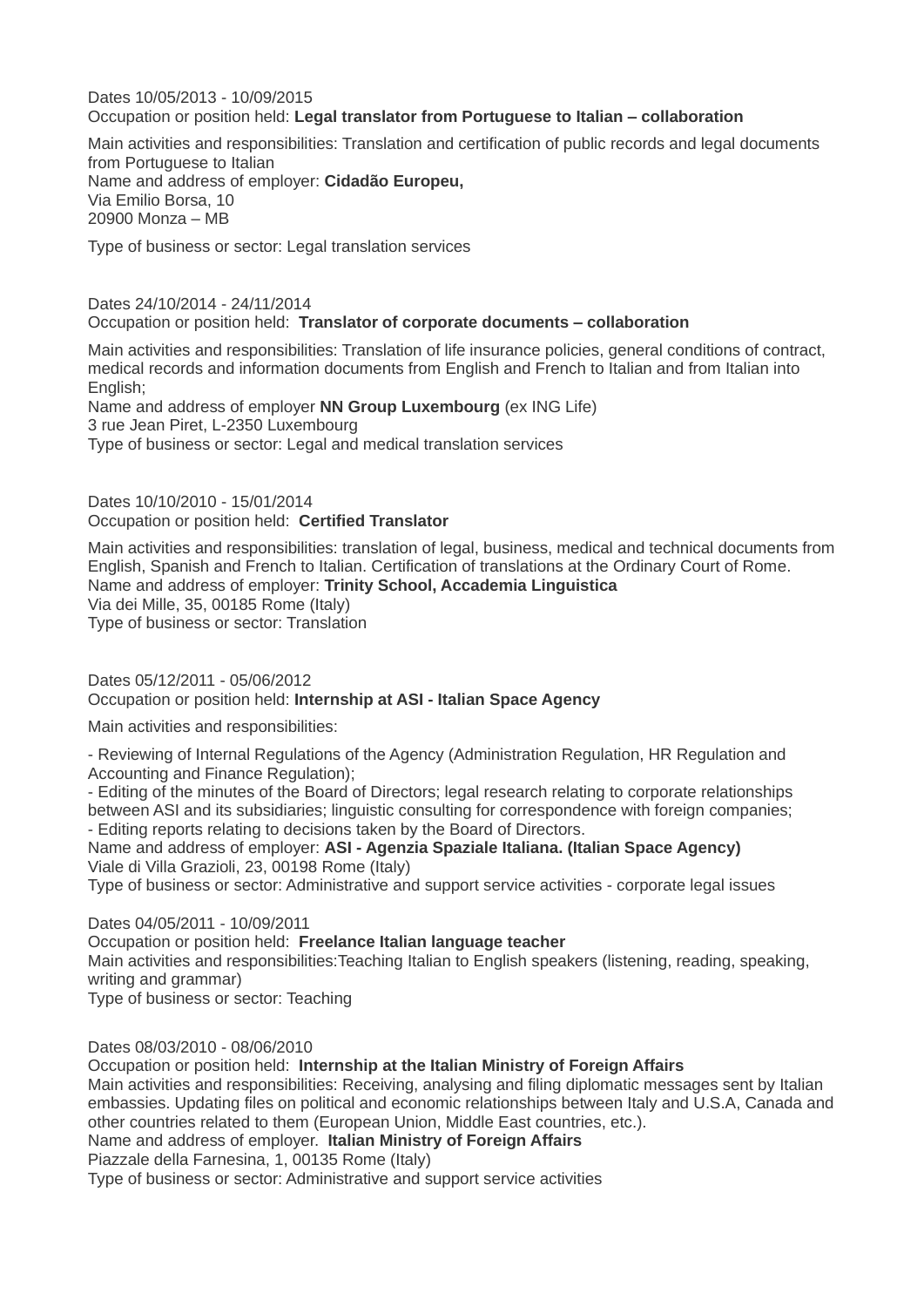Dates 15/09/2007 - 20/05/2008 Occupation or position held: **Employer by an insurance company** Main activities and responsibilities Filing, receiving telephone calls from clients and translation of legal documents from English to Italian and vice versa. Name and address of employer: **Athena Assicurazioni** Via Verrotti, 65126 Pescara (Italy) Type of business or sector: Filing and secretarial

## **Education and training**

#### Dates 03/10/2011 - 17/11/2011

Title: **Master di specializzazione in progettazione europea e internazionalizzazione delle imprese (post-graduate course of specialization in European project management and internationalization of companies)**

Principal subjects / occupational skills: Realization of European projects; European project cycle management (PCM); analysis of SWAT and matrix of values for the study of a project; analysis of European structural funds and programmes; analysis of the compilation of annual financial statements; study of internationalization strategies of SMEs;

Name and type of organisation: SIOI - Società Italiana Organizzazione Internazionale (Non-profit organisation)

Piazza di San Marco, 51, 00186 Rome (Italy)

### Dates 10/10/2005 - 15/11/2010

Title: **Laurea Specialistica in Scienze Politiche - Lingue per la Comunicazione Internazionale (Master's degree in Political Science - Foreign Languages for International Communication).** Principal subjects: public law, constitutional law, international law, European Union law;

modern/contemporary/economic history, history of political institutions, history of International Treaties, history of political doctrines.

- **English/French/Spanish for economics, politics, law and sociology.**

Occupational skills covered: mastery of English, French and Spanish jargons through the linguistic analysis of magazines, political and economic newspapers,TV shows about politics and current events. **Test of English based on the TOESP model** -Test of English for Specific Purposes - testing the four language skills in specific areas, as well as the knowledge of the structures and basic terminology of economic, legal political and sociological English.

#### Title of the dissertation: **Aspects of English of the EU: a comparative linguistic analysis of English and French versions of EU Regulations and their Italian translations. The issue of Plain English and the Fight the Fog campaign.**

Name and type of organisation; "La Sapienza" University piazzale Aldo Moro, 5, 00185 Roma (Italy) Final mark: 105/110

Dates 10/10/2001 - 01/12/2005

#### Title: **Laurea Triennale in Traduzione e Interpretazione (Bachelor's Degree in Translation and Interpretation).**

Principal subjects / occupational skills: Translation and Interpretation from English and Spanish to Italian and vice versa of legal, technical, commercial and literary texts.

## Title of dissertation: **Linguistic Relativism and Translation Issues According to Sapir-Whorf Hypothesis.**

Name and type of organisation: "G. D'Annunzio" University viale Pindaro, 44, 65127 Pescara (Italy) Final mark: 110/110

**Personal skills and competences**